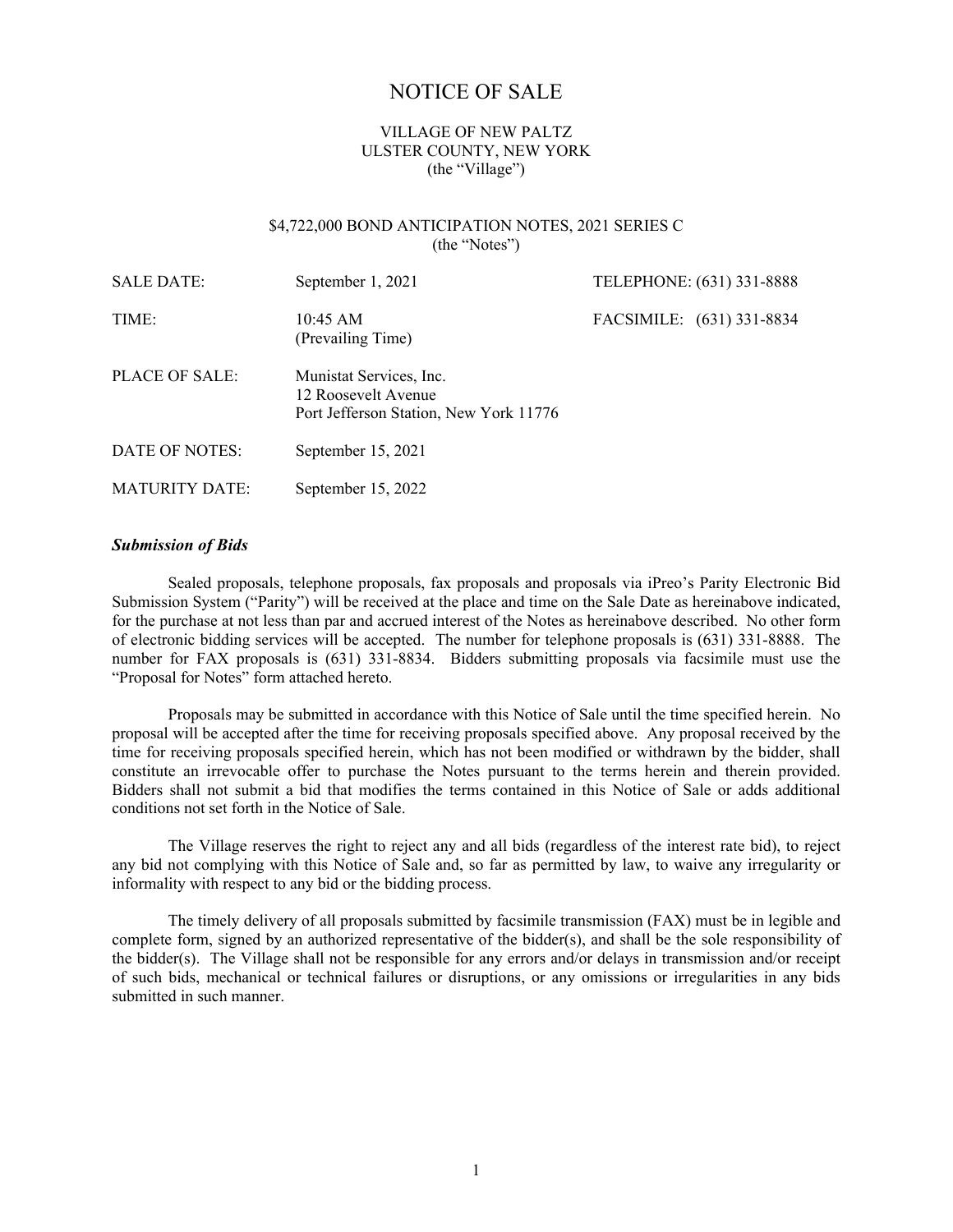Bids may be for all or a portion of the Notes (\$1,000,000 minimum bid) and must state in a multiple of one-hundredth or one-eighth of 1% a rate of interest per annum which such Notes shall bear. Interest will be calculated on the basis of a 30-day month and 360-day year. The Notes will not be subject to prior redemption.

# *Bidding using Parity*

Prospective bidders wishing to submit an electronic bid via Parity must be contracted customers of Parity. Prospective bidders who do not have a contract with Parity must call (212) 849-5021 to become a customer. By submitting an electronic bid for the Notes, a bidder represents and warrants to the Village that such bidder's bid for the purchase of the Notes is submitted for and on behalf of such prospective bidder by an officer or agent who is duly authorized to bind the bidder to a legal, valid and enforceable contract for the purchase of the Notes.

Each prospective bidder who wishes to submit electronic bids shall be solely responsible to register to bid via Parity. Each qualified prospective bidder shall be solely responsible to make necessary arrangements to access Parity for purposes of submitting its bid in a timely manner and in compliance with the requirements of this Notice of Sale. Neither the Village nor Parity shall have any duty or obligation to undertake such registration to bid for any prospective bidder or to provide or assure such access to any qualified prospective bidder, and neither the Village nor Parity shall be responsible for a bidder's failure to register to bid or for proper operation of, or have any liability for any delays or interruptions of, or any damages caused by Parity. The Village is using Parity as a communications mechanism, and not as the Village's agent, to conduct the electronic bidding for the Village's Notes. The Village is not bound by any advice or determination of Parity as to whether any bid complies with the terms of this Notice of Sale. All costs and expenses incurred by prospective bidders in connection with their registration and submission of bids via Parity are the sole responsibility of the bidders, and the Village is not responsible, directly or indirectly, for any such costs or expenses. If a prospective bidder encounters any difficulty in registering to bid, or submitting or modifying a bid for the Notes, it should telephone Parity and notify the Village's Municipal Advisor, Munistat Services Inc. at (631) 331-8888 (provided that the Village shall have no obligation to take any action whatsoever upon receipt of such notice).

If any provisions of this Notice of Sale shall conflict with information provided by Parity, as approved provider of electronic bidding services, this Notice of Sale shall control. Further information about Parity, including any fee charged, may be obtained from Parity at (212) 849-5021. The time maintained by Parity shall constitute the official time with respect to all bids submitted.

# *Payment and Security for the Notes*

Said Notes are general obligations of the Village and the faith and credit of such Village are pledged for payment of the principal of and interest on such Notes. All the taxable real property in said Village will be subject to the levy of ad valorem taxes, subject to certain statutory limitations, sufficient to pay the principal of and interest on the Notes. (See "*Tax Levy Limit Law*" in the Preliminary Official Statement of the Village dated August 23, 2021 (the "Preliminary Official Statement"), circulated in connection with the sale of the Notes, which shall be supplemented by the final official statement to be dated September 1, 2021 (the "Official Statement").

# *Award of Notes*

The Notes will be awarded and sold to the bidder(s) complying with the terms of sale and offering to purchase the Notes at the lowest net interest cost, and if two or more such bidders offer the same lowest net interest cost, then to one of said bidders offering to purchase the largest par amount of the Notes and if all of said bidders offer the same net interest cost and offer to purchase the same par amount, then to the one of said bidders selected by the Sale Officer by lot from among all said bidders.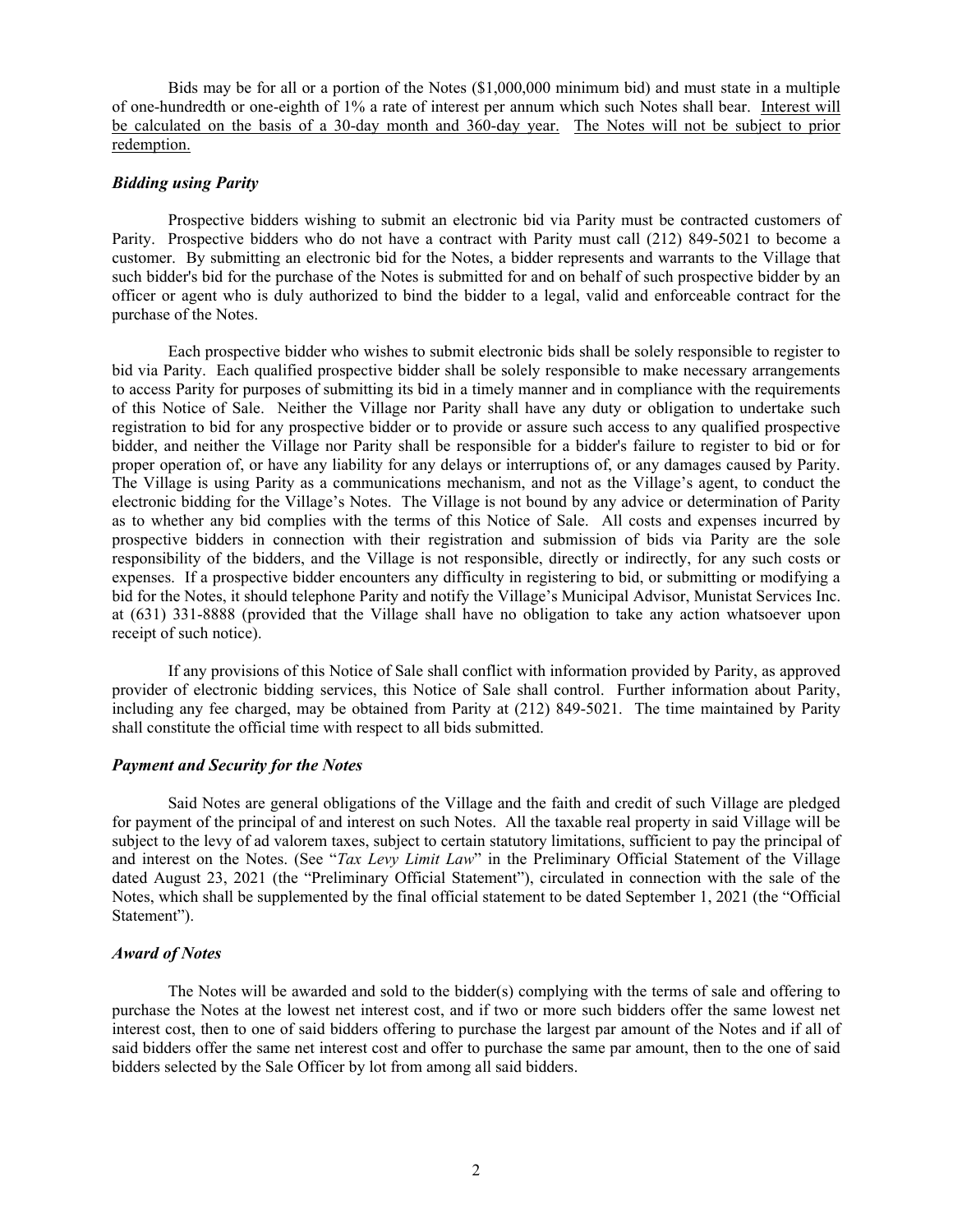The right is reserved by the Village to award to any bidder all or any part of the Notes which such bidder offers to purchase and, in the event of a partial award, the premium, if any, specified by such bidder will be pro-rated.

Award of the Notes is expected to be made promptly after opening of the bids, but the successful bidder(s) may not withdraw its proposal until after 3:00 o'clock P.M. (Prevailing Time) on the day of such bid opening and then only if such award has not been made prior to the withdrawal. The Notes will be delivered and shall be paid for on or about the Date of Notes at such place and on such business day and at such hour, as the Sale Officer and successful bidder(s) shall mutually agree.

#### *Form of the Notes*

The Notes will be issued in registered form and, at the option of the purchaser, the Notes will be (i) registered in the name of the successful bidder(s) or (ii) issued in book-entry form and registered to Cede  $\&$ Co., as the partnership nominee for The Depository Trust Company, New York, New York ("DTC").

If the Notes are registered in the name of the successful bidder(s), a single note certificate will be issued for those Notes bearing the same rate of interest in the aggregate principal amount awarded to the respective successful bidder at such interest rate. Principal of and interest on such Notes will be payable in Federal Funds by the Village, at such bank or trust company located and authorized to do business in the State of New York as selected by the successful bidder(s).

If the Notes are issued in book-entry form, such notes will be delivered to DTC, which will act as securities depository for the Notes. Beneficial owners will not receive certificates representing their respective interests in the Notes. Individual purchases may be made in denominations of \$5,000 or integral multiples thereof. A single note certificate will be issued for those Notes bearing the same rate of interest and CUSIP number in the aggregate principal amount awarded to such purchaser(s) at such interest rate. Principal of and interest on said Notes will be paid in Federal Funds by the Village to Cede & Co., as nominee for DTC, which will in turn remit such principal and interest to its participants for subsequent distribution to the beneficial owners of the Notes as described herein. Transfer of principal and interest payments to beneficial owners by participants of DTC will be the responsibility of such participants and other nominees of beneficial owners. The Village will not be responsible or liable for payments by DTC to its participants or by DTC participants to beneficial owners or for maintaining, supervising or reviewing the records maintained by DTC, its participants or persons acting through such participants.

CUSIP identification numbers will be printed on the book-entry Notes if Bond Counsel is provided with such numbers by the close of business on the Sale Date of the Notes, but neither the failure to print such number on any Note nor any error with respect thereto shall constitute cause for a failure or refusal by the purchaser thereof to accept delivery and pay for the Notes in accordance with the terms hereof. All expenses in relation to the printing of CUSIP numbers on the Notes shall be paid for by the Village; provided, however, that the CUSIP Service Bureau charge for the assignment of said numbers shall be the responsibility of and shall be paid for by the purchaser. DTC is an automated depository for securities and a clearinghouse for securities transactions, and will be responsible for establishing and maintaining a book-entry-only system for recording the ownership interests of its participants, which include certain banks, trust companies and securities dealers, and the transfer of the interests among its participants. The DTC participants will be responsible for establishing and maintaining records with respect to the Notes. Individual purchases of beneficial ownership interests in the Notes may be made only through book entries made on the books and records of DTC (or a successor depository) and its participants.

The Village will act as Paying Agent for the Notes issued in book-entry form. For those Notes issued as certificated debt, the purchaser will be, or named, Fiscal Agent. Fiscal Agent fees, if any, will be paid by the purchaser. The Village's contact information is as follows: Nancy Branco, Village Treasurer, Village of New Paltz, 25 Plattekill Avenue, New Paltz, New York 12561, Phone (845) 255-0130 and email: treasurer@villageofnewpaltz.org.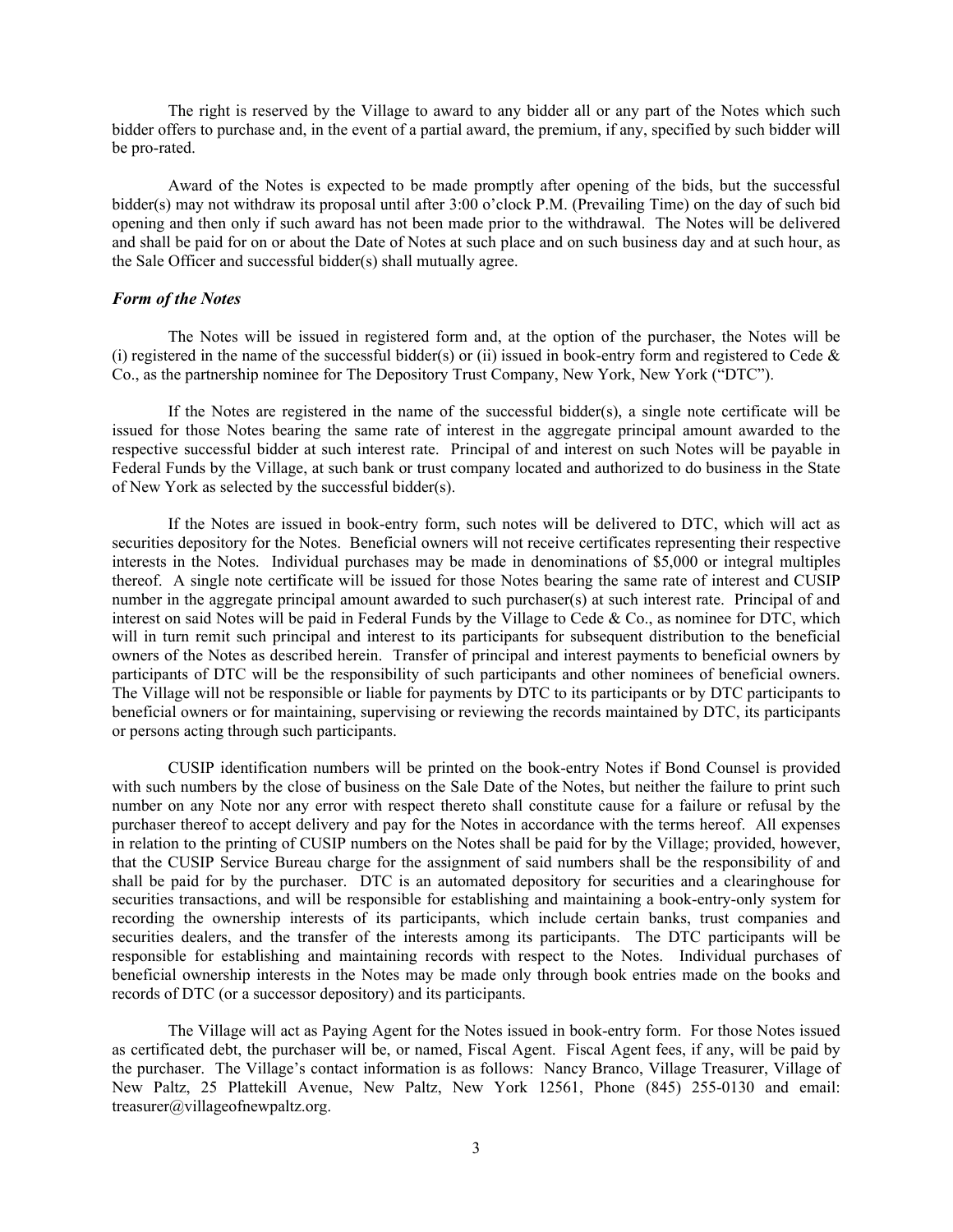#### *Delivery of the Notes*

Said Notes will be delivered on or about the Date of Notes, referred to herein, at no cost to the purchaser, in New York, New York or otherwise as may be agreed with the purchaser; however, if the Notes are issued in book-entry only form, said Notes will be delivered to DTC, Jersey City, New Jersey. The purchase price of said Notes shall be paid in FEDERAL FUNDS or other funds available for immediate credit on said delivery date.

# *Tax Exemption*

IIn the opinion of Squire Patton Boggs (US) LLP, Bond Counsel, under existing law: (i) interest on the Notes is excluded from gross income for federal income tax purposes under Section 103 of the Internal Revenue Code of 1986, as amended (the "Code"), and is not an item of tax preference for purposes of the federal alternative minimum tax and the Notes are qualified tax-exempt obligations as defined in Section 265(b)(3) of the Code; and (ii) interest on the Notes is exempt from personal income taxes imposed by the State of New York and political subdivisions thereof, including The City of New York and the City of Yonkers. Bond Counsel expresses no opinion as to any other tax consequences regarding the Notes. For a more complete discussion of the tax aspects, see "Tax Matters" in the Preliminary Official Statement.

#### *Bank Qualification*

The Village will designate the Notes as "qualified tax-exempt obligations" pursuant to the provisions of Section 265(b)(3) of the Code.

#### *Obligation of Winning Bidder(s) to Deliver an Issue Price Certificate at Closing*

By submitting a bid, each bidder is certifying that its bid is a firm offer to purchase the Notes, is a good faith offer which the bidder believes reflects current market conditions, and is not a "courtesy bid" being submitted for the purpose of assisting in meeting the competitive sale requirements relating to the establishment of the "issue price" of the Notes pursuant to Section 148 of the Code, including the requirement that bids be received from at least three (3) underwriters of municipal bonds who have established industry reputations for underwriting new issuances of municipal bonds (the "Competitive Sale Requirements"). The Municipal Advisor will advise the winning bidder(s) if the Competitive Sale Requirements were met at the same time it notifies the winning bidder(s) of the award of the Notes. **Bids will not be subject to cancellation in the event that the Competitive Sale Requirements are not satisfied.**

The winning bidder(s) shall, within one (1) hour after being notified of the award of the Notes, advise the Municipal Advisor by electronic or facsimile transmission of the reasonably expected initial public offering price or yield of each maturity of the Notes (the "Initial Reoffering Prices") as of the date of the award.

By submitting a bid, the winning bidder(s) agrees (unless the winning bidder is purchasing the Notes for its own account and not with a view to distribution or resale to the public) that if the Competitive Sale Requirements are not met, it will elect and satisfy either option (1) or option (2) described below. *Such election must be made on the bid form submitted by each bidder. In the event a bidder submits a bid via Parity, such bidder must notify the Municipal Advisor by email (nnadelson@munistat.com) as to such election at the time such bid is submitted.* 

(1) **Hold the Price**. The winning bidder(s):

(a) will make a bona fide offering to the public of all of the Notes at the Initial Reoffering Prices and provide Bond Counsel with reasonable supporting documentation, such as a copy of the pricing wire or equivalent communication, the form of which is acceptable to Bond Counsel,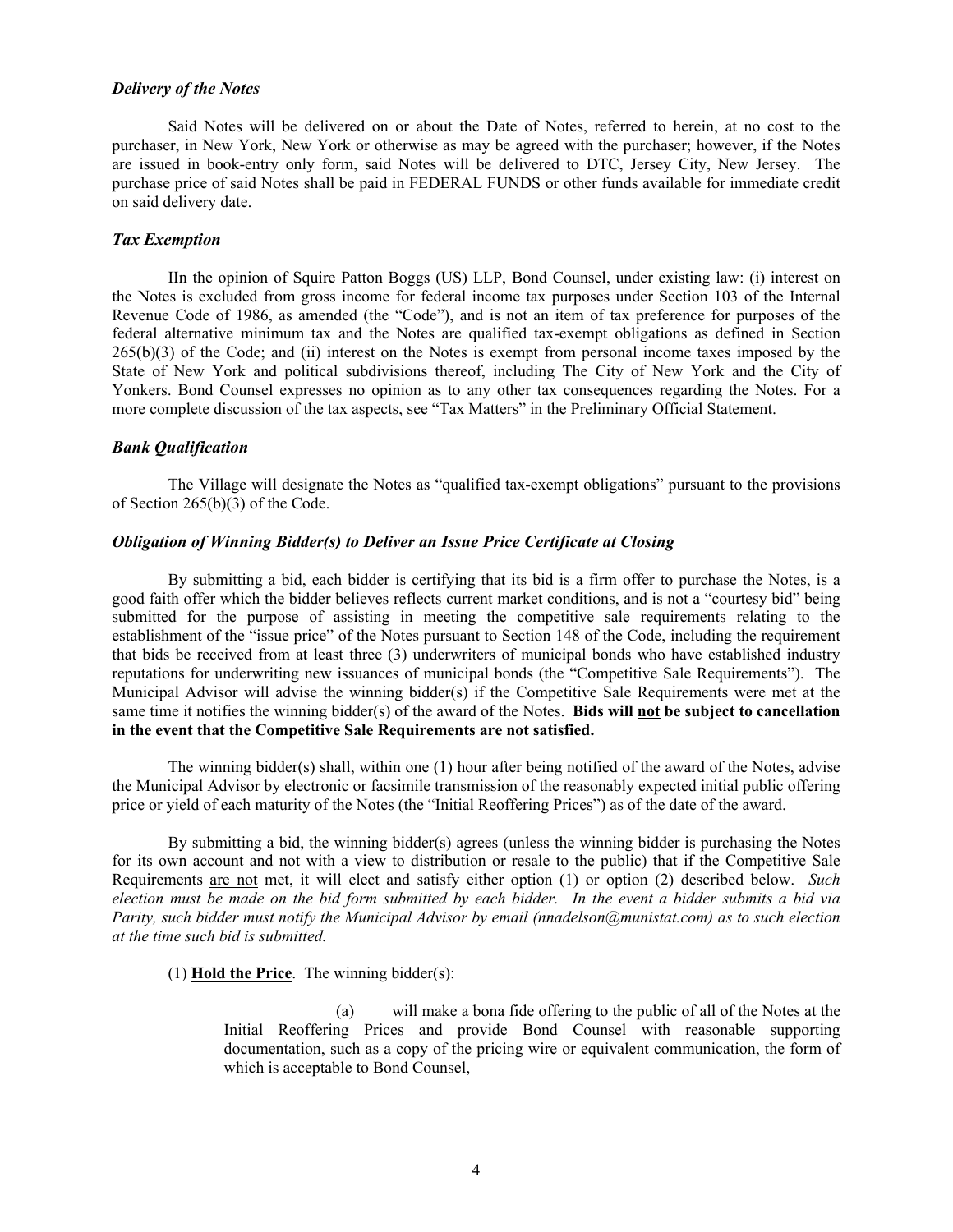(b) will neither offer nor sell to any person any Notes within a maturity at a price that is higher, or a yield that is lower, than the Initial Reoffering Price of such maturity until the earlier of (i) the date on which the winning bidder has sold to the public at least 10 percent of the Notes of such maturity at a price that is no higher, or a yield that is no lower, than the Initial Reoffering Price of such maturity or (ii) the close of business on the 5th business day after the date of the award of the Notes, and

(c) has or will include within any agreement among underwriters, any selling group agreement and each retail distribution agreement (to which the winning bidder is a party) relating to the initial sale of the Notes to the public, together with the related pricing wires, language obligating each underwriter to comply with the limitations on the sale of the Notes as set forth above.

### (2) **Follow the Price**. The winning bidder(s):

(a) will make a bona fide offering to the public of all of the Notes at the Initial Reoffering Prices and provide the Issuer with reasonable supporting documentation, such as a copy of the pricing wire or equivalent communication, the form of which is acceptable to Bond Counsel,

(b) will report to the Issuer information regarding the first price that at least 10 percent of the Notes within each maturity of the Notes have been sold to the public,

(c) will provide the Issuer with reasonable supporting documentation or certifications of such sale prices the form of which is acceptable to Bond Counsel. This reporting requirement, which may extend beyond the closing date of the Notes, will continue until such date the requirement set forth in paragraph (b) above for each maturity of the Notes is satisfied, and

(d) has or will include within any agreement among underwriters, any selling group agreement and each retail distribution agreement (to which the winning bidder is a party) relating to the initial sale of the Notes to the public, together with the related pricing wires, language obligating each underwriter to comply with the reporting requirement described above.

For purposes of the "hold the price" or "follow the price" requirement, a "maturity" refers to Notes that have the same interest rate, credit and payment terms.

Regardless of whether or not the Competitive Sale Requirements were met, the winning bidder shall submit to the Issuer a certificate (the "Reoffering Price Certificate"), satisfactory to Bond Counsel, prior to the delivery of the Notes stating the applicable facts as described above. The form of Reoffering Price Certificate is available by contacting Bond Counsel or the Municipal Advisor.

If the winning bidder has purchased the Notes for its own account and not with a view to distribution or resale to the public, then, whether or not the Competitive Sale Requirements were met, the Reoffering Price Certificate will recite such facts and identify the price or prices at which the purchase of the Notes was made.

For purposes of this Notice, the "public" does not include the winning bidder or any person that agrees pursuant to a written contract with the winning bidder to participate in the initial sale of the Notes to the public (such as a retail distribution agreement between a national lead underwriter and a regional firm under which the regional firm participates in the initial sale of the Notes to the public). In making the representations described above, the winning bidder must reflect the effect on the offering prices of any "derivative products" (e.g., a tender option) used by the bidder in connection with the initial sale of any of the Notes.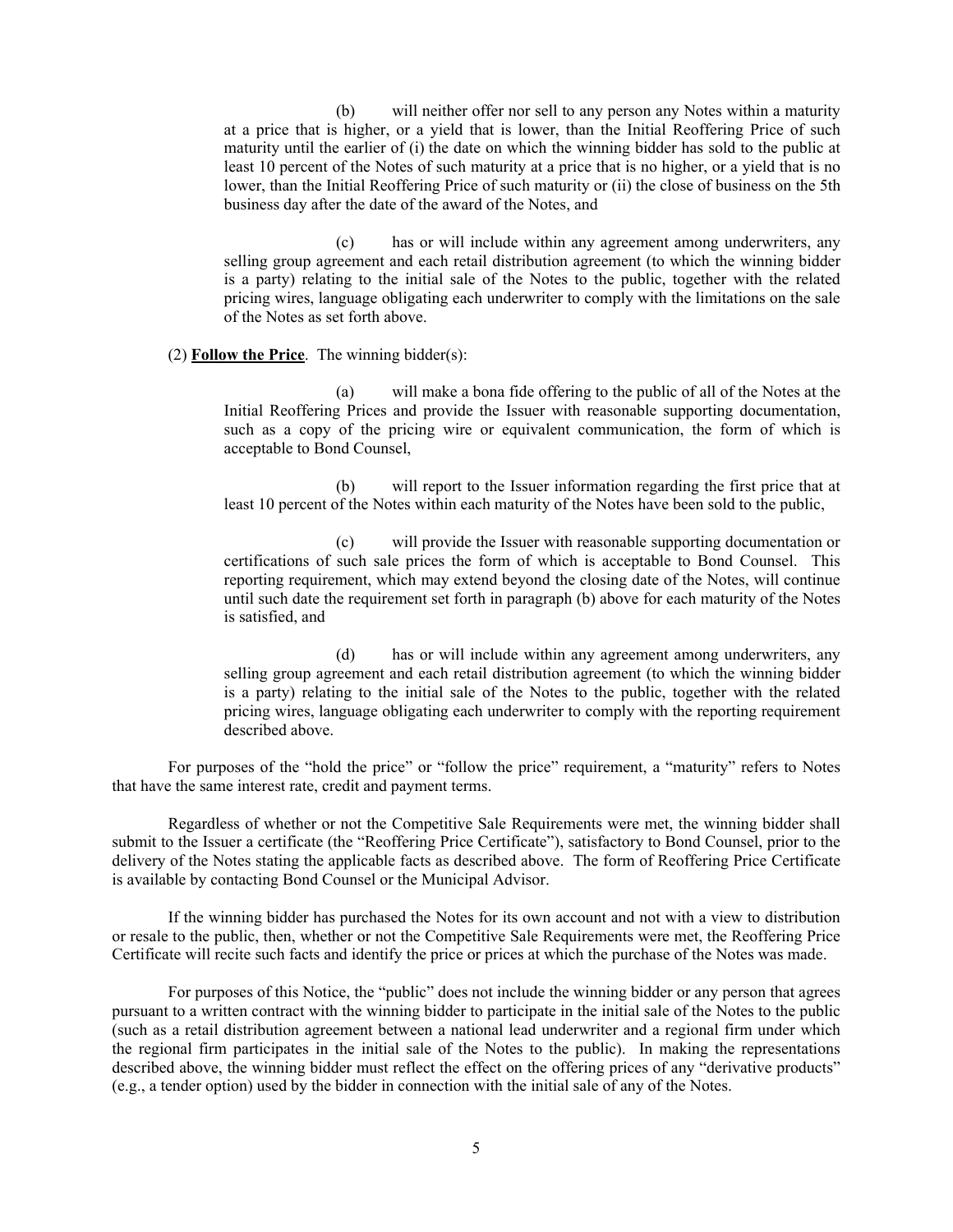#### *Official Statement, Undertaking to Provide Notices of Events and Compliance History*

The Village will provide a reasonable number of Official Statements to each successful bidder within five (5) business days following receipt of a written request therefor made to the Village and its Municipal Advisor. Such request may specify the applicable (a) offering price, (b) selling compensation, (c) rating, (d) credit enhancement and (e) identity and complete name of such bidder and any participating underwriters, and if so, the Preliminary Official Statement will be modified or supplemented by the information so specified. Neither the Village nor its Municipal Advisor shall be liable in any manner for any delay, inaccuracy, or omission on the part of any successful bidder with respect to such request, nor shall the Village's failure, as a result thereof, to provide the Official Statement within the above time period, constitute cause for a failure or refusal by such bidder to accept delivery of and pay for the Notes in accordance with the terms hereof.

The Preliminary Official Statement is in a form "deemed final" by the Village for purposes of Securities and Exchange Commission Rule 15c2-12 ("Rule 15c2-12"), but may be modified or supplemented as noted above. In order to assist bidders in complying with Rule 15c2-12 and as part of the Village's contractual obligation arising from its acceptance of the proposal of the successful bidder(s), at the time of the delivery of the Notes the Village will provide an executed copy of its "Undertaking to Provide Notices of Events" (the "Undertaking").

#### *Documents Accompanying the Delivery of the Notes*

 Upon delivery of and payment for the Notes, the purchaser will be furnished, without cost, with the approving opinion of Squire Patton Boggs (US) LLP, New York, New York, Bond Counsel to the Village, to the effect that the Notes are valid and legally binding general obligations of the Village, for the payment of which the Village has validly pledged its faith and credit, and all real property within the Village subject to taxation by the Village, is subject to levy by the Village of such ad valorem taxes as may be necessary to pay the principal of and interest on the Notes, without limitation as to rate or amount, subject to the applicable provisions of Chapter 97 of the Laws of 2011. Said opinion of Bond Counsel will also state that (a) assuming continuing compliance with certain covenants and the accuracy of certain representations contained in the record of proceedings relating to the authorization and issuance of the Notes, interest on the Notes is excluded from gross income for federal income tax purposes and is not an item of tax preference for purposes of the federal alternative minimum tax under the Internal Revenue Code of 1986, as amended (the "Code"); (b) the Notes are "qualified tax exempt obligations" as defined in Section 265(b)(3) of the Code; (c) interest on the Notes is exempt from New York State personal income taxes imposed by the State of New York and political subdivisions thereof, including The City of New York and the City of Yonkers; (d) interest on the Notes may be subject to certain federal taxes imposed on certain corporations; and (e) the scope of the engagement of Squire Patton Boggs (US) LLP as Bond Counsel in relation to the Notes, has extended solely to rendering the opinions expressed in said opinion, that said law firm is rendering no opinion other than the opinions expressly stated therein, and that said law firm expresses no opinion on the accuracy or completeness of any documents prepared by or on behalf of the Village for use in connection with the offer and sale of the Notes.

Upon delivery of and payment for the Notes, the purchaser will also be furnished, without cost, in form satisfactory to Bond Counsel, (a) a certificate evidencing execution, delivery and receipt of payment for the Notes; (b) a certificate dated the date of the Notes and executed by the officer of the Village who executed the Notes on behalf of the Village, stating that (i) no litigation is then pending or, to the knowledge of such officer, threatened to restrain or enjoin the issuance or delivery of the Notes, (ii) the statements contained in the Official Statement relating to the Notes on the date thereof and on the date of delivery of and payment for the Notes, were and are true in all material respects and did not, and do not, contain any untrue statement of a material fact or omit to state a material fact necessary to make the statements made therein, in light of the circumstances under which they were made, not misleading, and (iii) no authority or proceedings for the issuance of the Notes have been repealed, rescinded or revoked; (c) a tax compliance certificate executed by the Village Treasurer of the Village; (d) a continuing disclosure agreement executed by the Village Treasurer of the Village for purposes of Rule 15c2-12 of the Securities Exchange Act of 1934, as amended (the "Rule"), promulgated by the Securities and Exchange Commission, as described below; and (e) the unqualified legal opinion as to the validity of the Notes of Squire Patton Boggs (US) LLP, New York, New York, Bond Counsel to the Village, as described herein.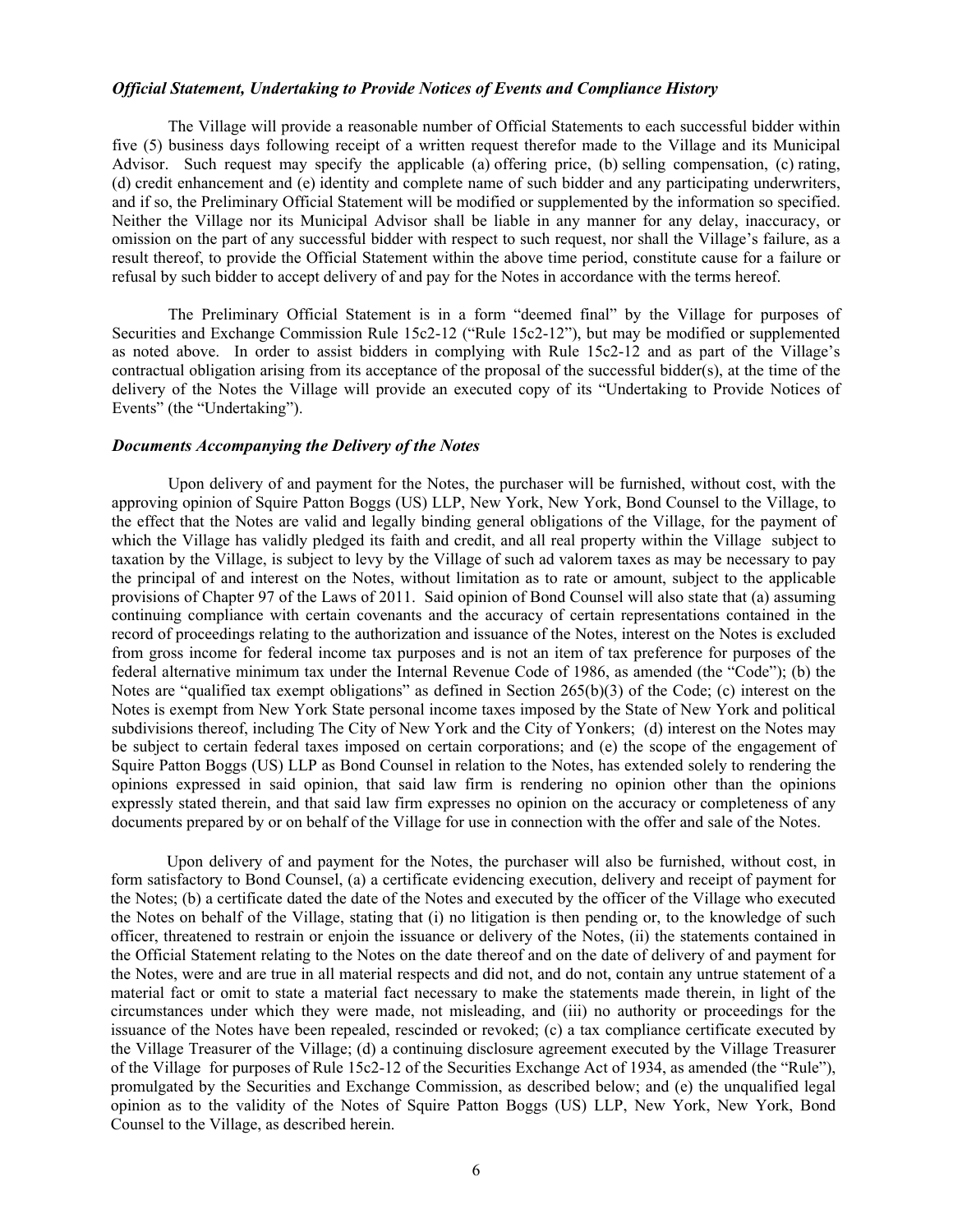# *Contact Information*

The Village's contact information is as follows: Nancy Branco, Village Treasurer, Village of New Paltz, 25 Plattekill Avenue, New Paltz, New York 12561, Phone (845) 255-0130 and email: treasurer@villageofnewpaltz.org.

Copies of this Notice of Sale and the Preliminary Official Statement prepared in connection with the sale of the Notes may be obtained upon request from the offices of Munistat Services , Inc., 12 Roosevelt Avenue, Port Jefferson Station, New York 11776, telephone number (631) 331-8888 and website: http://www.munistat.com.

> VILLAGE OF NEW PALTZ, ULSTER COUNTY, NEW YORK

By: /s/ NANCY BRANCO

Village Treasurer

Dated: August 23, 2021